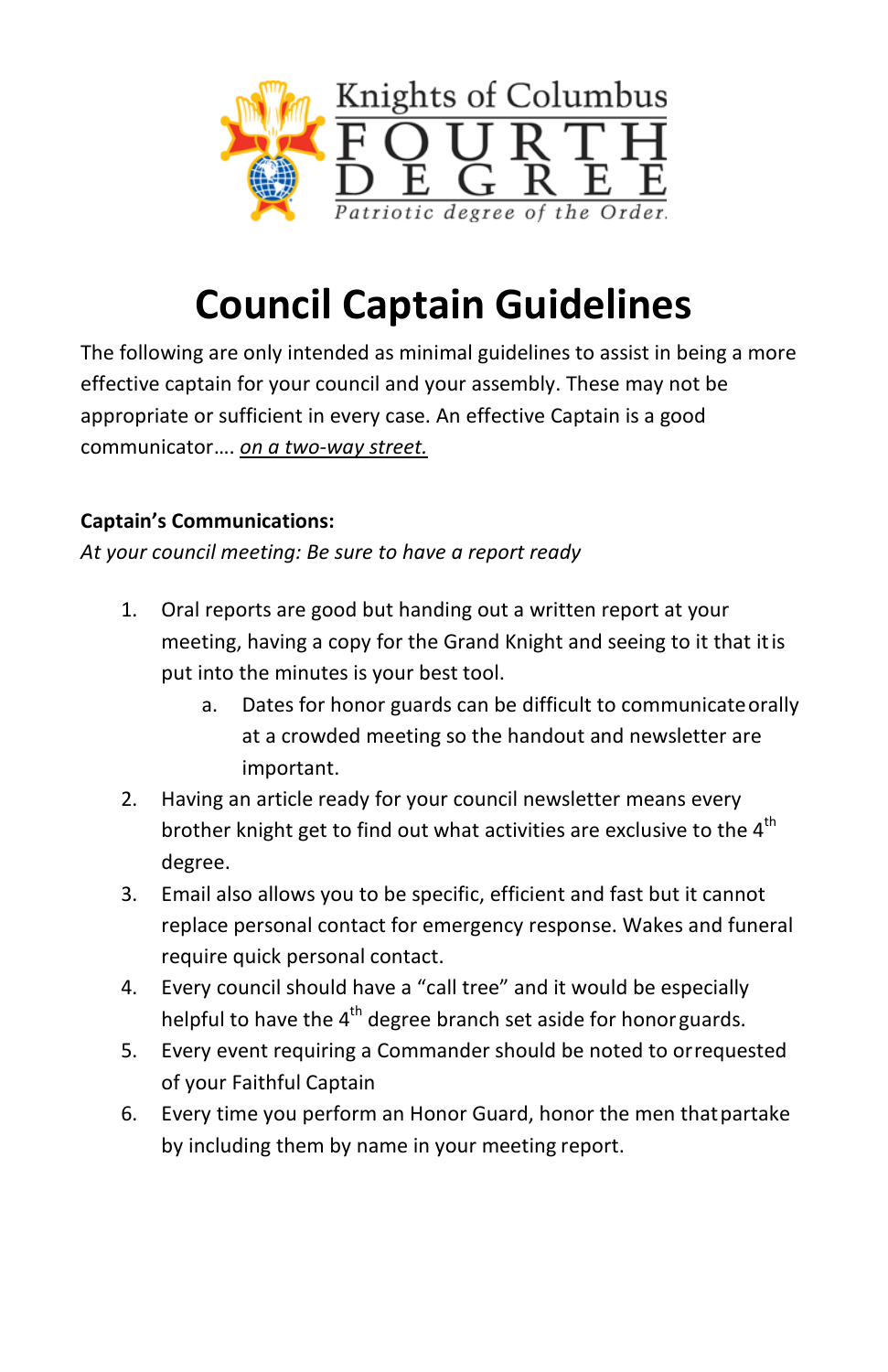

#### **Captains Need Information:**

*Captains get most of their advance information at the Assembly meeting.*

- 1. Anniversaries to elections, parades to exemplifications arenormally thought out far in advance.
	- a. Dates and time for these are flowing all the time during the meeting and easily timed to put into your communication.
	- b. Specific contacts, cost, location and timing …evenplanned carpooling or busing can be part of your council meeting and/or email communications.
- 2. Church and Community plans are your responsibility to be aware ofif you wish a colorful presence in either
	- a. Look regularly for your emails that indicate  $4^{th}$  degree information and be sure you are in the loop – either by email or phone and preferably both.
	- b. Be sure your Faithful Assembly Captain has a way to reach you both day and evening. Special events and needs arise for your Sirs to take part.
- 3. Be sure you have typical information at hand such as cost andsource of regalia, dates of preplanned events and meetings.
- 4. Invite your Sir Knights to join you at the assembly meetings become active and learn what their Assembly is doing. The more ears therefor you, the more you can retain.

#### **Captains work as Team Members:**

*Preparation before the event is key to looking sharp.*

- 1. **Contacts:** Put your team together as needed:
	- a. Wakes: If an emergency arises like a wake and funeral, there is no time to waste. You will need to get your Sirs togetherby phone and a supplement of an email will help as the information is gathered.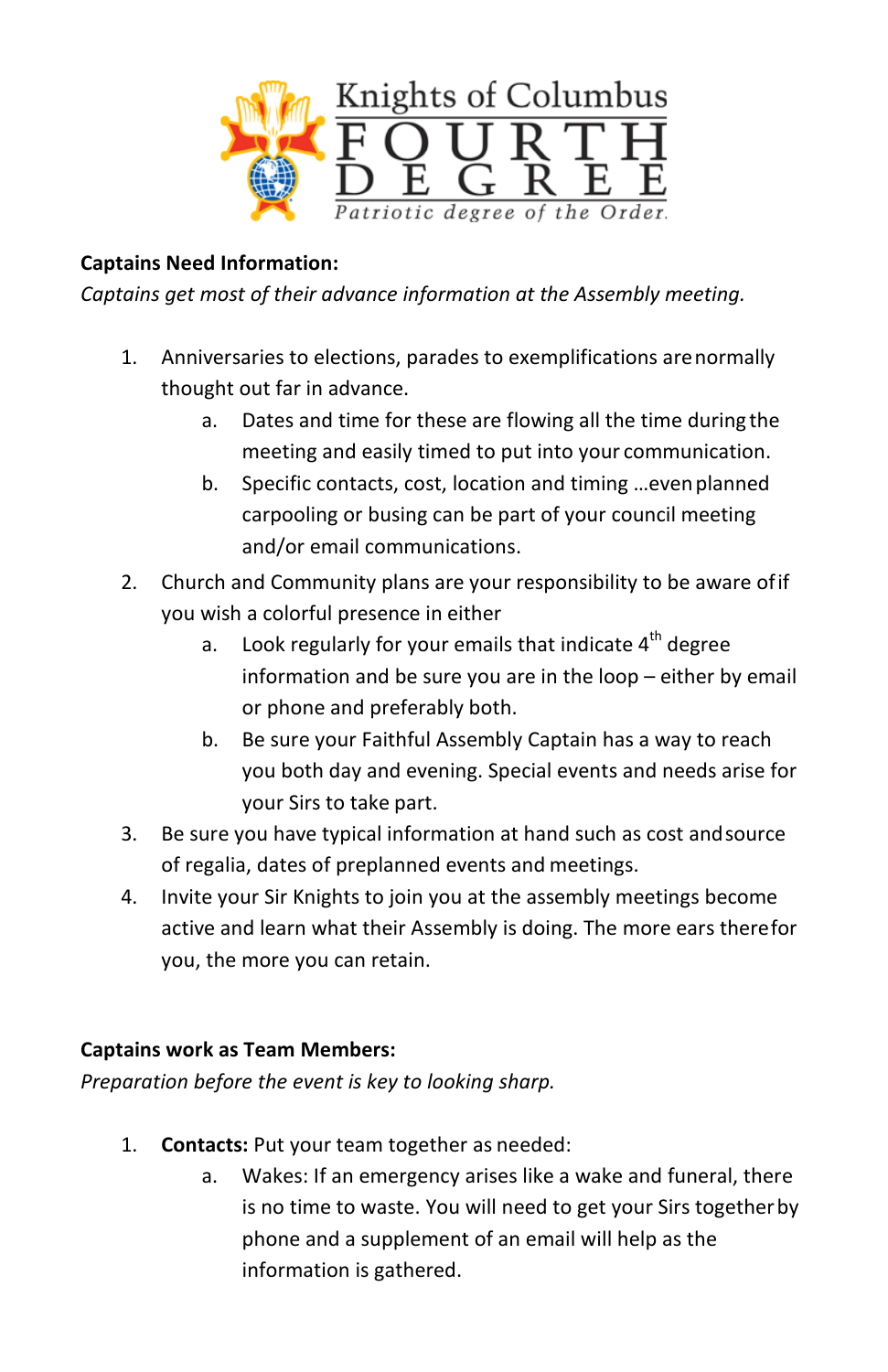

- i. Contact the Assembly Captain for assignment ofa commander
- ii. Contact surrounding Council Captains if help is needed or if the person is known to their council members
- b.  $1<sup>st</sup>$  Communions, Confirmations, parades or special events allow you time to gather advance information before announcing the event to your general membership and tothe assembly
	- i. Use email and phone calls to distribute details, attendance etc.

#### 2. **Planning:**

- a. Every  $1^{st}$  Communion, Confirmation, dedication or parade has committees or practices and your attending practices or being on the committees will allow you to prepare your group to be a sharp addition to each event.
- 3. **Practicing:** Practicing before the event and paying special attentionto those with borrowed regalia will sharpen your groups appearance.
	- a. Regalia is key to participation so you need to know who has what and who has extra to lend out.
	- b. Teaching the proper way to stand, hold the sword, the chapeau and recognizing the calls of the person commanding the event is key to appearing as a team.

## **Working with a Commander:**

- 1. Commanders may be requested, may be assigned byAssembly Captain or choose to come with or without invitation
	- a. The Commander must be recognized as the ceremonial leader and decision maker invited in to be sure your act is together. He is to be introduced to all the Sir Knights as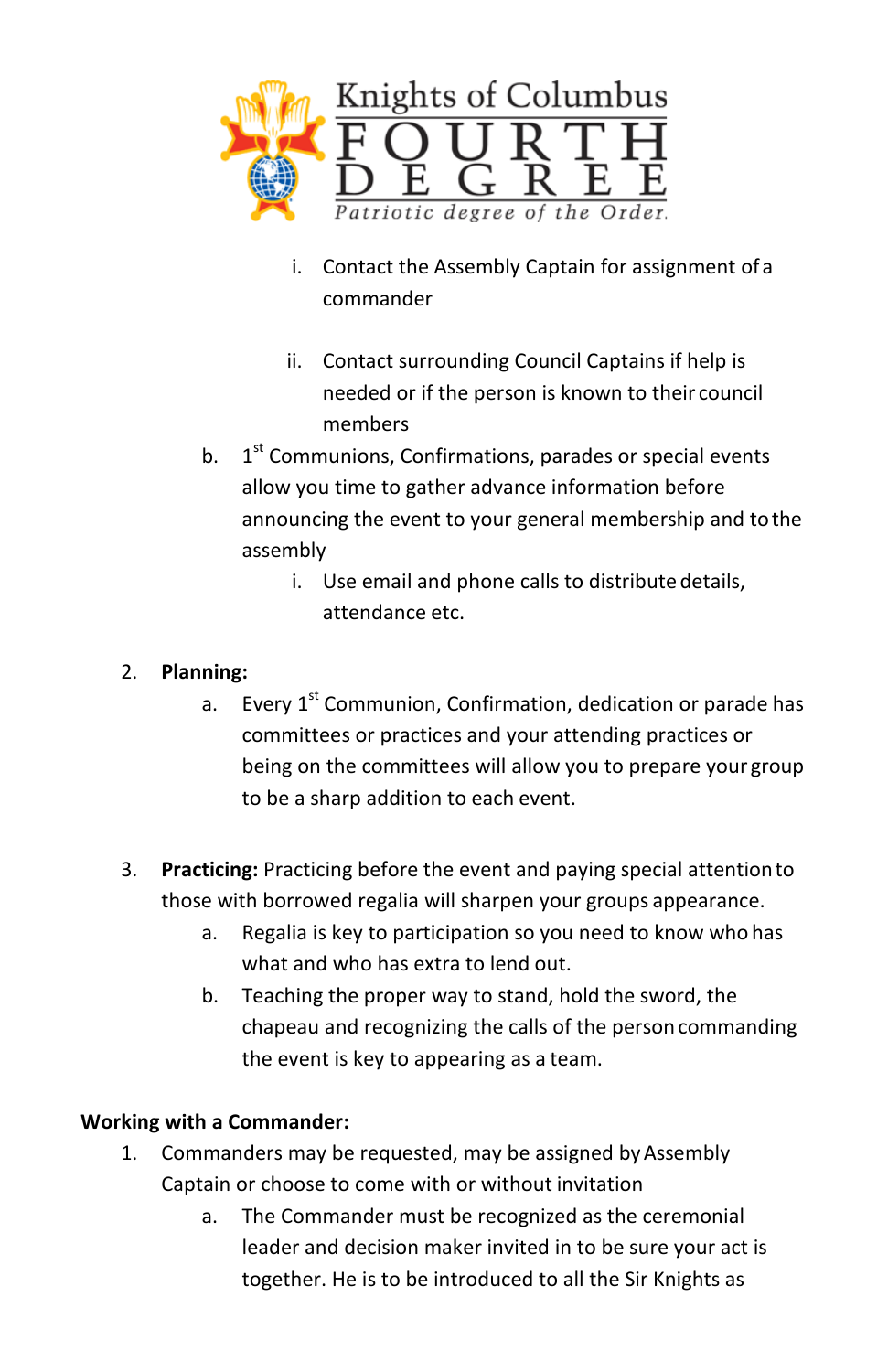

having the last word and respected for the authority placedin his hands by the Navigator.

- 2. The Commander expect the Council Captain or other Sir Knights to have attended any practice of  $1<sup>st</sup>$  Communion or Confirmation to know what is expected of the Knights by the Pastor or M.C. and be prepared to explain or do a "walk through" with the Commander.
	- a. The Commander will expect the Council Captain or assigned council member to have attended the practices and letthe M.C. know what respectful function an Honor Guard provides.

## **Don'ts for Honor Guards:**

*Honor Guards are not to be provided for political, non-Catholic or other than formal events unless they are present for the honoring of a bishop or clergy or as representing Catholics: i.e. parades.*

## **Tips for Looking Sharp:**

- Always carry a rag or instant shoe shine kit with yourregalia
- Check each Sir that his regalia is clean, pressed andsnapped
- Check that only proper pins are worn  $-$  be aware of today's dresscode standards set by the Master
- Check that gloves are worn and that chains are beneath the ties.
- Before every Honor Guard, demonstrate or ask the commanderto demonstrate proper handling of the sword: at carry, presentingor sitting. All Sirs should be informed as to what commands they should expect to hear: i.e. "*Carry Sword*". Other more unusual calls such as "*At Ease*" or "*Parade Rest*" require a special demonstration because they are infrequently used.